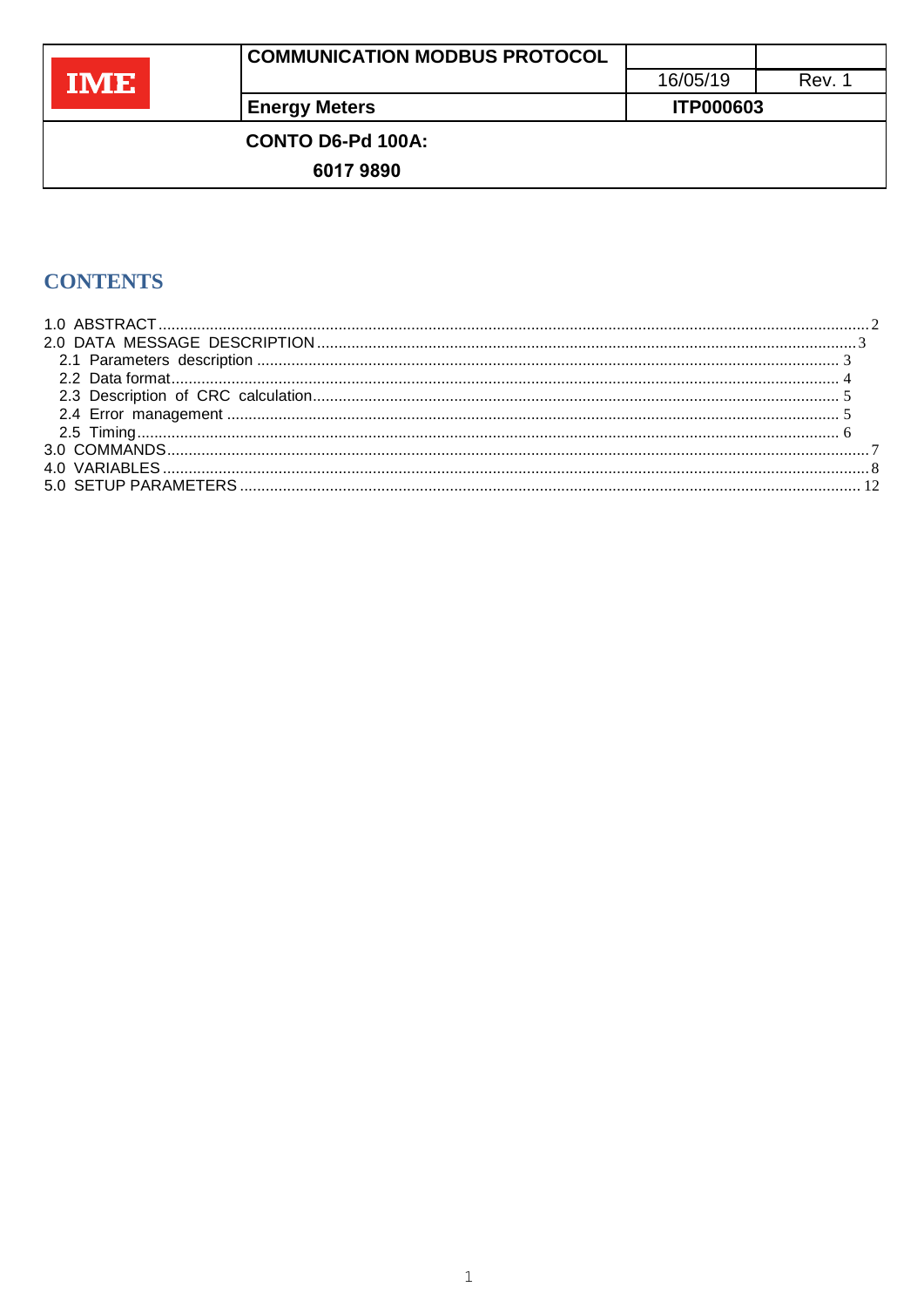**Energy Meters ITP000603** 

 **CONTO D6-Pd 100A:** 

**6017 9890**

# **1.0 ABSTRACT**

## **Physical level**

The physical communication line complies with the EIA-RS485 standard in half-duplex modality. In this case, as only two wires are used, only one instrument at a time can engage the line; this means that there must be a master which polls the slave instruments so the demand and the request are alternated.

On the same physical line only 32 instruments can be attached (master included). In order to increase the number of the slave instrument, the necessary repeaters must be used.

The communication parameters are :

| Baud rate | : programmable (device dependant) |
|-----------|-----------------------------------|
| bit n.    | 8                                 |
| stop bit  |                                   |
| parity    | : programmable (device dependant) |

#### **Data link level**

The data are transmitted in a packet form (message) and are checked by a word (CRC). See the description of the data packet in the next paragraphs for more details.

### **Application level**

The communication protocol used is MODBUS / JBUS compatible.

Up to 255 different instruments can be managed by the protocol.

There are no limitations to the number of possible retries done by the master.

A delay between the response from the slave and the next command could be necessary and it is specified for each device (timing).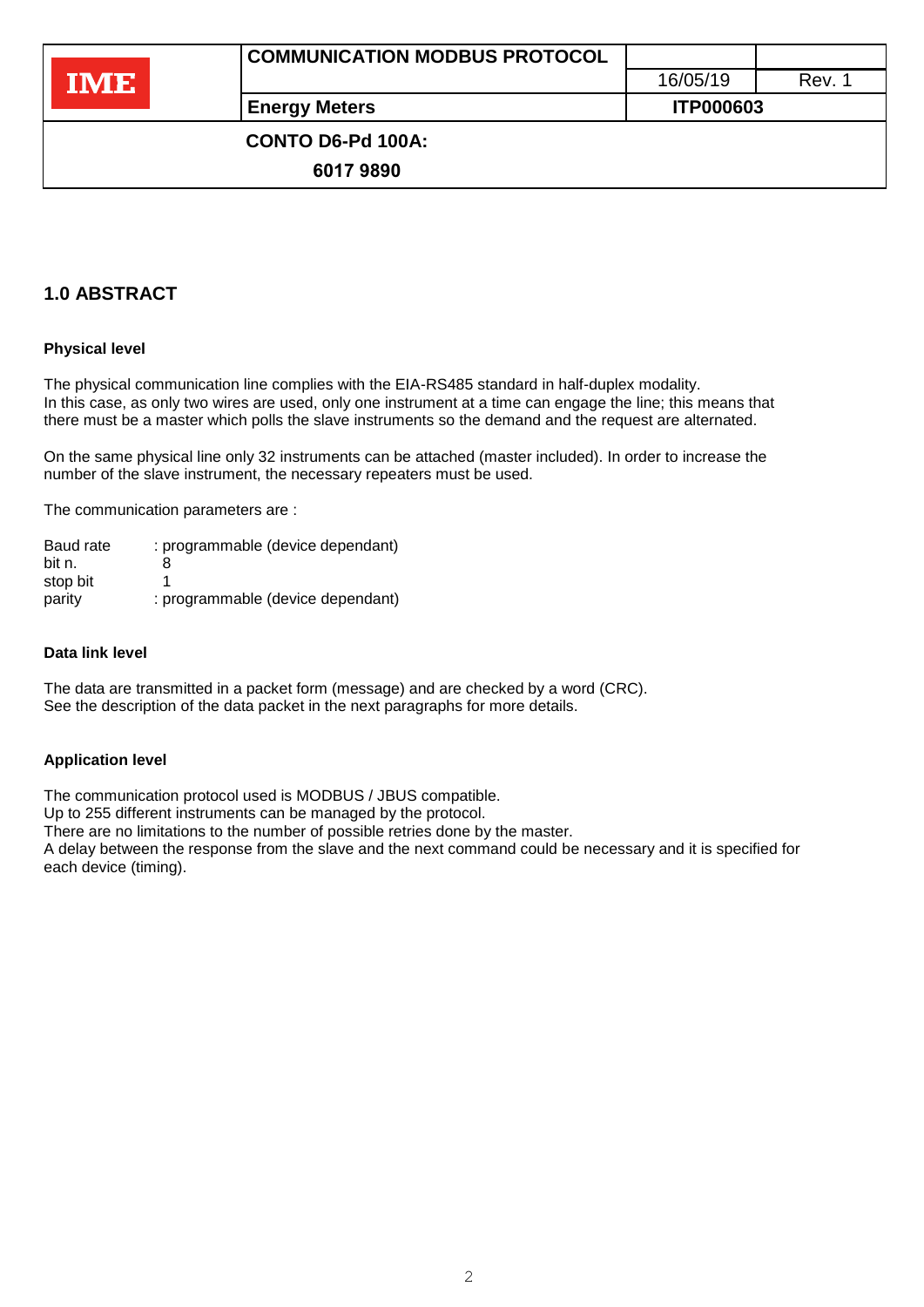|       | <b>COMMUNICATION MODBUS PROTOCOL</b> |                  |        |
|-------|--------------------------------------|------------------|--------|
| TIVIE |                                      | 16/05/19         | Rev. 1 |
|       | <b>Energy Meters</b>                 | <b>ITP000603</b> |        |
|       | <b>CONTO D6-Pd 100A:</b>             |                  |        |
|       | 60179890                             |                  |        |

## <span id="page-2-0"></span>**2.0 DATA MESSAGE DESCRIPTION**

The generic data message is composed as following :

| Device address<br><b>Functional code</b><br>word<br>Data |  |  |
|----------------------------------------------------------|--|--|
|                                                          |  |  |

Two answers are possible :

Answer containing data

| l Device address | ⊩Functional code | Data | CRC word |
|------------------|------------------|------|----------|

Error answer

## **2.1 Parameters description**

| Device address:  | device identification number in the network.<br>It must be the same for the demand and the answer.<br>Format: 1 BYTE from 0 to 0xff<br>0 is for broadcast messages with no answer |
|------------------|-----------------------------------------------------------------------------------------------------------------------------------------------------------------------------------|
| Functional code: | command code<br>Used functional code:<br>Format: 1 BYTE<br>0x03 : reading of consecutive words<br>0x10 : writing of consecutive words                                             |
| Data:            | they can be<br>- the address of the required words (in the demand)<br>- the data (in the answer)                                                                                  |
| CRC word:        | it is the result of the calculation done on all the bytes in the message                                                                                                          |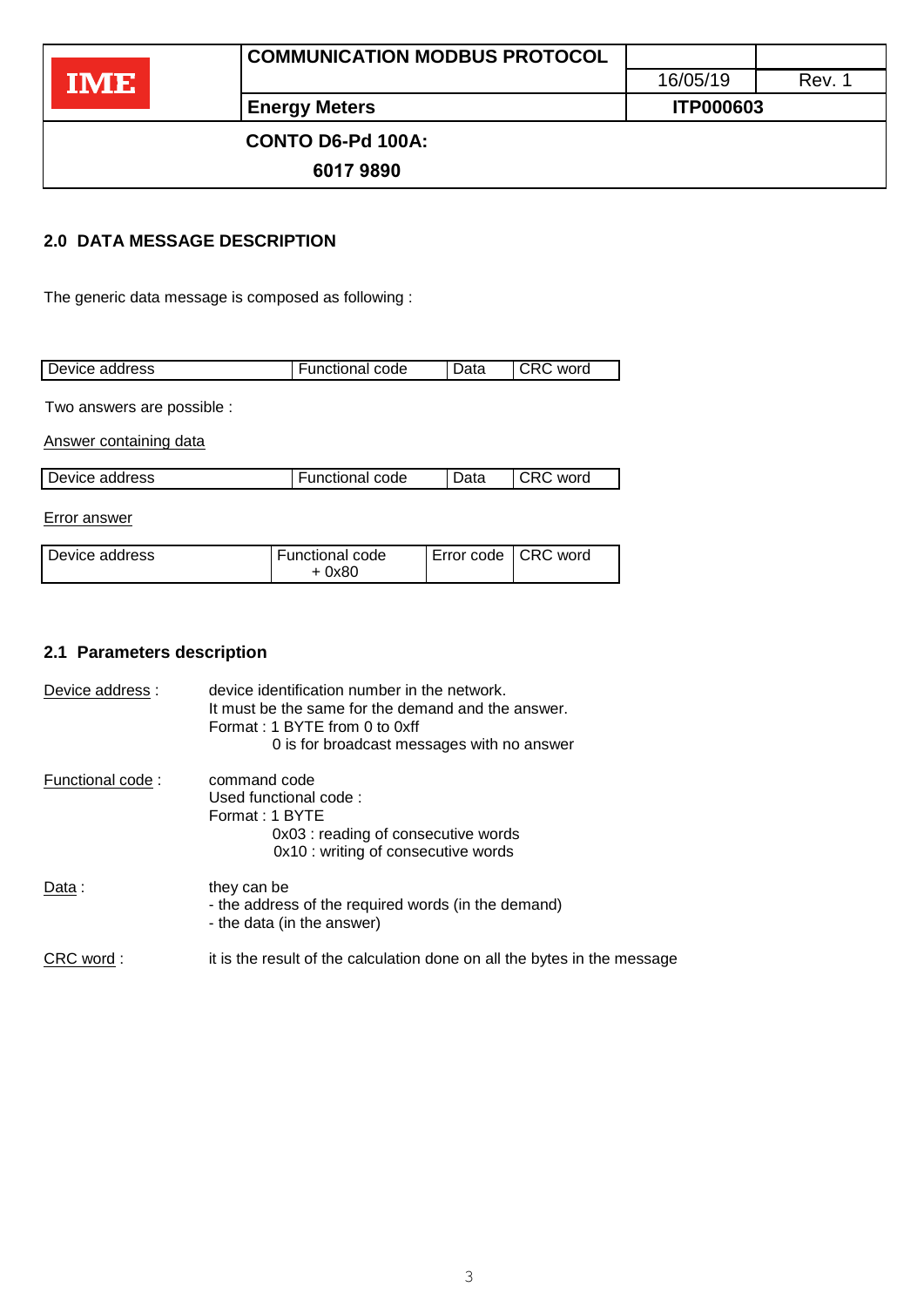**CONTO D6-Pd 100A:** 

**6017 9890**

## **2.2 Data format**

The following types of format are used for the data values :

| * U WORD  | : one WORD           | - unsigned |
|-----------|----------------------|------------|
| * S WORD  | : one WORD           | - signed   |
| * UD WORD | : two WORDS          | - unsigned |
| * SD WORD | : two WORDS - signed |            |

If the required data is in a DWORD format, 2 WORDS are transmitted and the MSW comes before the LSW

| MSB                          |  | MSB |                               |
|------------------------------|--|-----|-------------------------------|
| LSB                          |  | LSB |                               |
| <b>Most Significant WORD</b> |  |     | <b>Least Significant WORD</b> |

Example :  $1000 = 0x 03 e8$  or

0x 00 00 03 e8 (if UDWORD)

| 10D  | ``   | 100  | 0D  |
|------|------|------|-----|
| λ×∪∪ | nvnn | 2x03 | хе8 |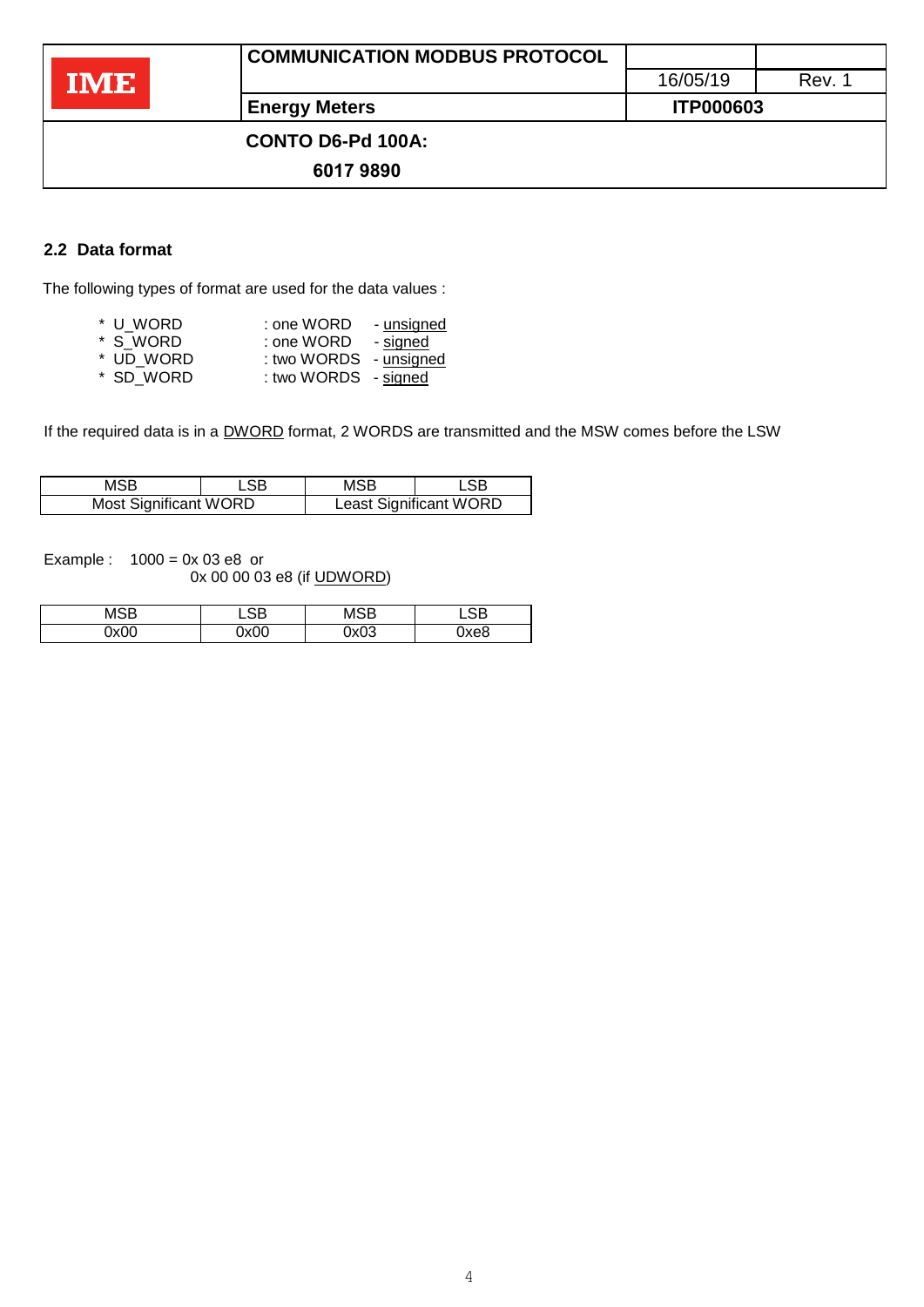|            | COMMUNICATION MODBUS PROTOCOL |                  |        |
|------------|-------------------------------|------------------|--------|
| <b>IME</b> |                               | 16/05/19         | Rev. 1 |
|            | <b>Energy Meters</b>          | <b>ITP000603</b> |        |
|            | <b>CONTO D6-Pd 100A:</b>      |                  |        |
|            | 60179890                      |                  |        |
|            |                               |                  |        |

#### **2.3 Description of CRC calculation**

The following is an example of the CRC calculation in C language.

```
unsigned int calc crc (char *ptbuf, unsigned int num)
/* ****************************************************************
 * Descrizione : calculates a data buffer CRC WORD
 * Input : ptbuf = pointer to the first byte of the buffer<br>* num = number of bytes
 * num = number of bytes<br>* Output . //\begin{array}{ccc} * & \text{Output} & : // \\ * & \text{Return} & \cdot \end{array}* Return<br>** ******
       ** ***************************************************************/
 {
 unsigned int crc16; 
 unsigned int temp; 
 unsigned char c, flag;
 crc16 = 0xfftf; /* init the CRC WORD */
  for (num; num>0; num--) {
        temp = (unsigned int) *ptbuf; \frac{1}{2} /* temp has the first byte */
        temp \&= 0 \times 00ff; \frac{1}{\sqrt{5}} /* mask the MSB */
         crc16 = crc16 \land temp; \hspace{1.6cm} /* crc16 XOR with temp */
        for (c=0; c<8; c++) {<br>flag = crc16 & 0x01;
               flag = crc16 & 0x01; \qquad \qquad /* LSBit di crc16 is mantained */
               crc16 = crc16 >> 1; \frac{1}{5} /* Lsbit di crc16 is lost */
              if (flag != 0)<br>crc16 = crc16 \land 0x0a001;
                                                \frac{1}{x} crc16 XOR with 0x0a001 */
        }
        ptbuf++; /* pointer to the next byte */
  }
 crc16 = (crc16 \gg 8) | (crc16 \ll 8); / LSB is exchanged with MSB */
 return (crc16);
} /* calc crc */
```
#### <span id="page-4-0"></span>**2.4 Error management**

If the received message is incorrect (CRC16 is wrong) the polled slave doesn't answer. If the message is correct but there are errors (wrong functional code or data) it can't be accepted, so the slave answers with an error message.

The error codes are defined in the following part of the document.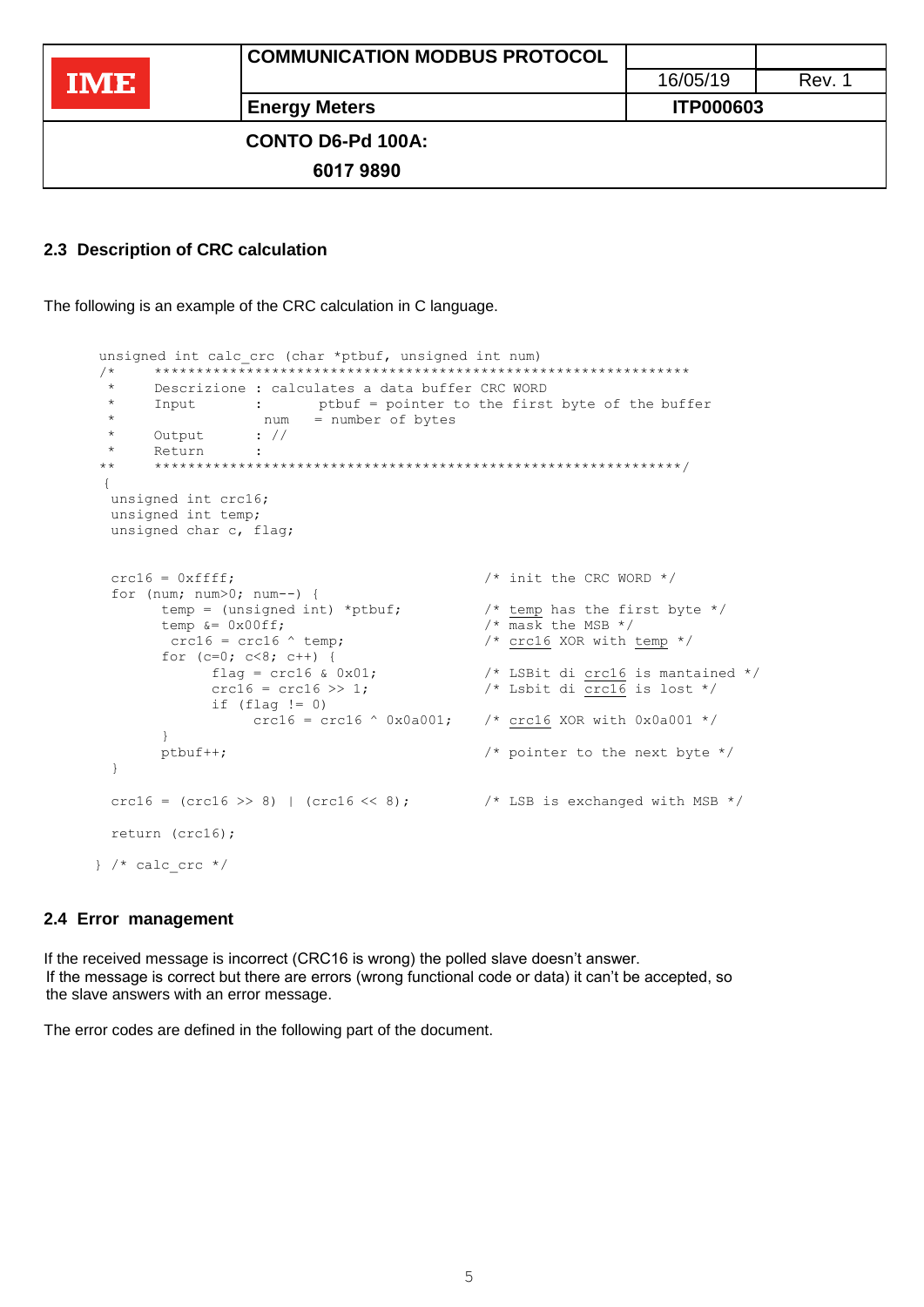|      | <b>COMMUNICATION MODBUS PROTOCOL</b> |                  |        |
|------|--------------------------------------|------------------|--------|
| IME. |                                      | 16/05/19         | Rev. 1 |
|      | <b>Energy Meters</b>                 | <b>ITP000603</b> |        |
|      | <b>CONTO D6-Pd 100A:</b>             |                  |        |
|      | 60179890                             |                  |        |

## <span id="page-5-0"></span>**2.5 Timing**



**Be careful : among the setup parameters there is a timeout value that may be programmed. This is the inter-characters timeout and implicitly is the timeout to detect the end of a message. The value of 20 msec is suggested to keep compatibility with older IME devices. The minimum value is 3 msec.**

| TIME | <b>DESCRIPTION</b>                                                                                                                  | Min & Max VALUES                     |
|------|-------------------------------------------------------------------------------------------------------------------------------------|--------------------------------------|
| Τ1   | Time between characters.<br>If this time exceeds the programmed timeout, the<br>message is considered closed by the device          | $Min = 3$ msec<br>$Max \leq 99$ msec |
| T2   | Slave response time<br>Minimum and maximum response time of device to the<br>Master request after a message has been detected valid | $Max = 20$ ms.                       |
| T3   | Time before a new message request from the Master                                                                                   | $Min = 1$ msec                       |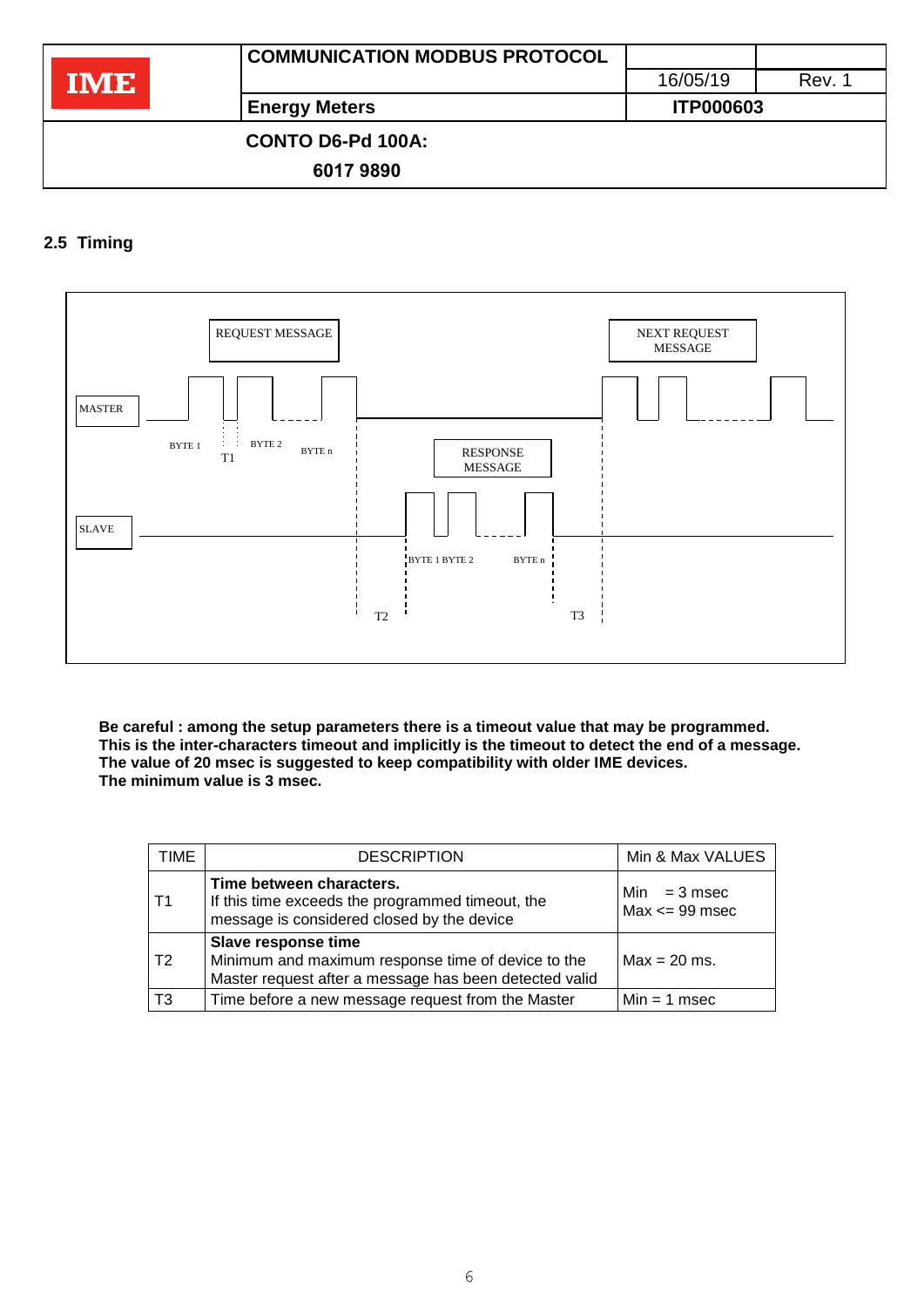|            | <b>COMMUNICATION MODBUS PROTOCOL</b> |                  |        |  |
|------------|--------------------------------------|------------------|--------|--|
| <b>IME</b> |                                      | 16/05/19         | Rev. 1 |  |
|            | <b>Energy Meters</b>                 | <b>ITP000603</b> |        |  |
|            | <b>CONTO D6-Pd 100A:</b>             |                  |        |  |
|            | 60179890                             |                  |        |  |

### <span id="page-6-0"></span>**3.0 COMMANDS**

#### **Code 0x03 : reading of one or more consecutive WORDS**

Command format :

| <b>BYTE</b>    | <b>RYTE</b> | MSB | ∟SB.               | MSB                 | .SB |       |
|----------------|-------------|-----|--------------------|---------------------|-----|-------|
| Device address | Funct. Code |     | First WORD address | <b>WORDS</b> number |     | CRC16 |

Answer format (containing data) :

| DVTE<br>--<br>┕ | DVTC<br>D      | DVTE<br>D              | MSB  | LSB | <b>MSB</b>  | LSB |       |
|-----------------|----------------|------------------------|------|-----|-------------|-----|-------|
| Device address  | Code<br>∙unct. | <b>DVTEC</b><br>number | WORD | .   | <b>WORD</b> | N.  | CRC16 |

The BYTES number must always match the WORDS number (in the demand) \* 2.

Answer format (the demand was wrong) :

| <b>BYTE</b>    | RYTF                 | <b>RYTE</b> |                   |
|----------------|----------------------|-------------|-------------------|
| Device address | Funct. Code $+$ 0x80 | Error code  | CRC <sub>16</sub> |

Error codes :

\* 0x01 : incorrect functional code

\* 0x02 : wrong first WORD address

\* 0x03 : incorrect data

#### **Code 0x10 : writing of more consecutive WORDS**

Command format :

| <b>BYTE</b>    | <b>BYTE</b>    | <b>MSB</b><br>LSB            | <b>MSB</b><br>∟SB⊹     | <b>BYTE</b>            | LSB<br>MSB | <b>MSB</b><br><b>LSB</b> |       |  |
|----------------|----------------|------------------------------|------------------------|------------------------|------------|--------------------------|-------|--|
| Device address | Funct.<br>Code | <b>First WORD</b><br>address | <b>WORDS</b><br>number | <b>BYTE</b><br>numbers | Word Value |                          | CRC16 |  |

Answer format (containing data) :

| BYTE           | <b>BYTE</b>    | <b>MSB</b> | LSB                | <b>MSB</b> | _SB :   |       |  |
|----------------|----------------|------------|--------------------|------------|---------|-------|--|
| Device address | Funct.<br>Code |            | First WORD address |            | WORD N. | CRC16 |  |

The BYTES number must always match the WORDS number (in the demand) \* 2.

Answer format (the demand was wrong) :

| חד⁄ים<br>ے                     | ---<br>◝                | n\/Tr |  |
|--------------------------------|-------------------------|-------|--|
| ∽<br>dress<br>Device.<br>200 K | 0x80<br>Funct<br>`∩de i | code  |  |

Error codes :

\* 0x01 : incorrect functional code

\* 0x02 : wrong first WORD address

\* 0x03 : incorrect data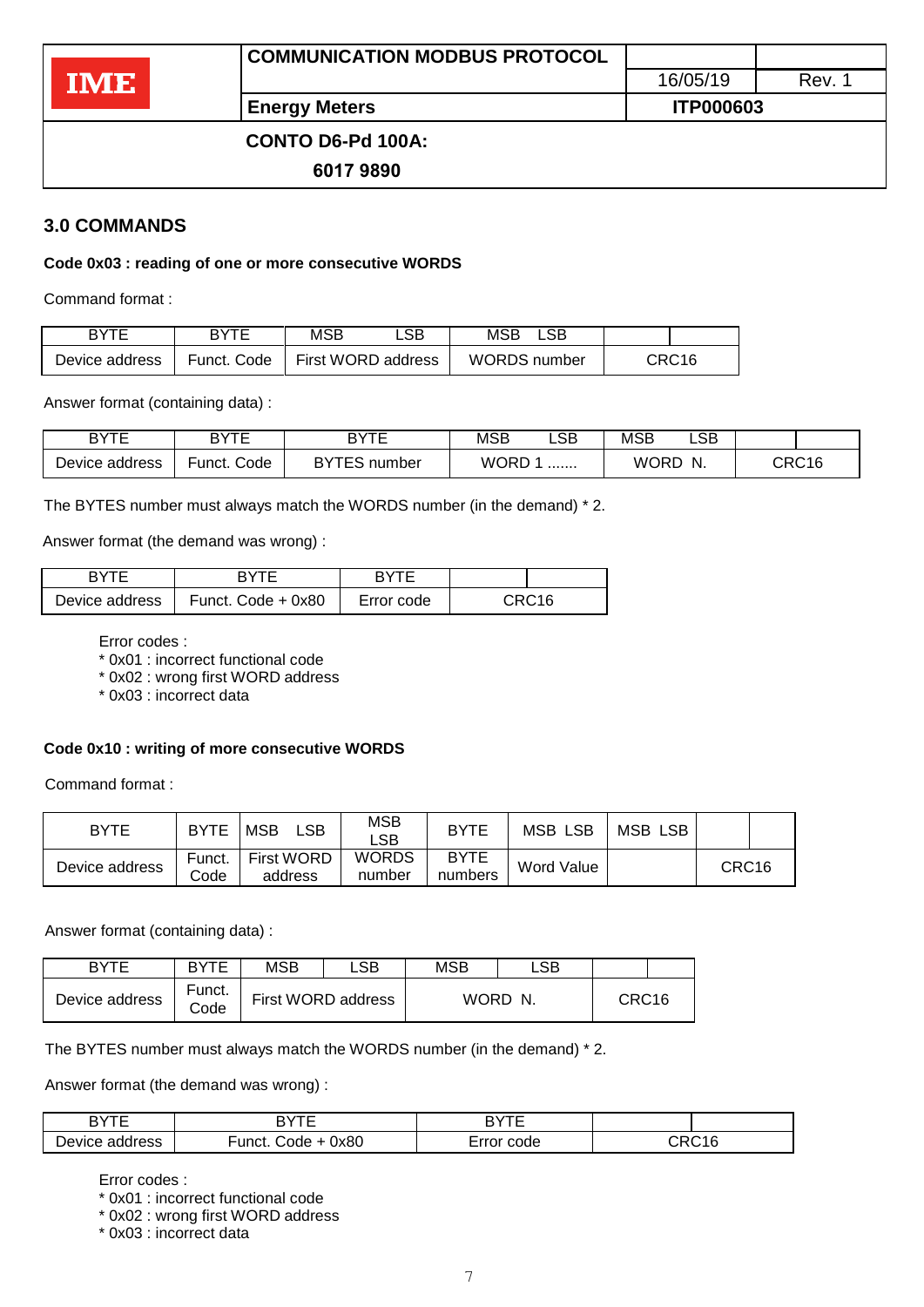**Energy Meters ITP000603** 

 **CONTO D6-Pd 100A:** 

**6017 9890**

## <span id="page-7-0"></span>**4.0 VARIABLES**

Variables or groups of variables may be required up to 240 BYTES

| 0x100 | <b>U WORD</b> | Current transformer ratio<br>(KTA)  | No unit            |
|-------|---------------|-------------------------------------|--------------------|
| 0x102 | <b>U WORD</b> | Voltage transformer ratio<br>(KTV)  | 1/100 (hundredths) |
|       |               |                                     |                    |
| 0x300 | <b>U WORD</b> | Device identifier                   | 0x79               |
| 0x325 | UD WORD       | 3-phase : Tariff 1 "SUN indicator"  | (2)                |
|       |               | positive active energy              |                    |
| 0x329 | UD WORD       | 3-phase : Tariff 1 "SUN indicator"  | (2)                |
|       |               | positive reactive energy            |                    |
| 0x32d | UD WORD       | 3-phase : Tariff 2 "MOON indicator" | (2)                |
|       |               | positive active energy              |                    |
| 0x331 | UD WORD       | 3-phase : Tariff 2 "MOON indicator" | (2)                |
|       |               | positive reactive energy            |                    |

| Address Format |                | Description                                   | Unit           |
|----------------|----------------|-----------------------------------------------|----------------|
| 0x1000         | <b>UD WORD</b> | Phase 1 : phase voltage                       | mV             |
| 0x1002         | <b>UD WORD</b> | Phase 2 : phase voltage                       | mV             |
| 0x1004         | UD WORD        | Phase 3 : phase voltage                       | mV             |
| 0x1006         | <b>UD WORD</b> | Phase 1 : current                             | mA             |
| 0x1008         | <b>UD WORD</b> | Phase 2 : current                             | mA             |
| 0x100a         | <b>UD WORD</b> | Phase 3 : current                             | mA             |
| 0x100c         | <b>UD WORD</b> | $\Omega$                                      |                |
| 0x100e         | <b>UD WORD</b> | Chained voltage : L1-L2                       | mV             |
| 0x1010         | <b>UD WORD</b> | Chained voltage : L2-L3                       | mV             |
| 0x1012         | <b>UD WORD</b> | Chained voltage : L3-L1                       | mV             |
| 0x1014         | <b>UD WORD</b> | 3-phase : active power                        | (1)            |
| 0x1016         | <b>UD WORD</b> | 3-phase : reactive power                      | (1)            |
| 0x1018         | UD WORD        | 3-phase : apparent power                      | (1)            |
| 0x101a         | <b>U WORD</b>  | 3-phase : sign of active power                | (4)            |
| 0x101b         | <b>U WORD</b>  | 3-phase : sign of reactive power              | (4)            |
| 0x101c         | UD WORD        | 3-phase: Tariff 1 "SUN indicator"             | (2)            |
|                |                | positive active energy                        |                |
| 0x101e         | UD WORD        | 3-phase : Tariff 1 "SUN indicator"            | (2)            |
|                |                | positive reactive energy                      |                |
| 0x1020         | <b>UD WORD</b> | Future developments                           | $- - -$        |
| 0x1022         | <b>UD WORD</b> | $\Omega$                                      |                |
| 0x1024         | S WORD         | 3-phase : power factor                        | $1/100$ signed |
| 0x1025         | <b>U WORD</b>  | 3-phase : sector of power factor (cap or ind) | $0 : PF = 1$   |
|                |                |                                               | 1:ind(a)       |
|                |                |                                               | 2:cap(r)       |
| 0x1026         | <b>U WORD</b>  | Frequency                                     | Hz/10          |
| 0x1027         | <b>UD WORD</b> | 3-phase : average power                       | (1)            |
| 0x1029         | <b>UD WORD</b> | 3-phase : Tariff 1 "SUN indicator"            | (1)            |
|                |                | peak maximum demand                           |                |
| 0x102b         | <b>U WORD</b>  | Time counter for average power                | minutes        |
| 0x102c         | <b>UD WORD</b> | Phase 1 : active power                        | (1)            |
| 0x102e         | <b>UD WORD</b> | Phase 2 : active power                        | (1)            |
| 0x1030         | <b>UD WORD</b> | Phase 3 : active power                        | (1)            |
| 0x1032         | <b>U WORD</b>  | Phase 1 : sign of active power                | (4)            |
| 0x1033         | <b>U WORD</b>  | Phase 2 : sign of active power                | (4)            |
| 0x1034         | <b>U WORD</b>  | Phase 3 : sign of active power                | (4)            |
| 0x1035         | UD WORD        | Phase 1 : reactive power                      | (1)            |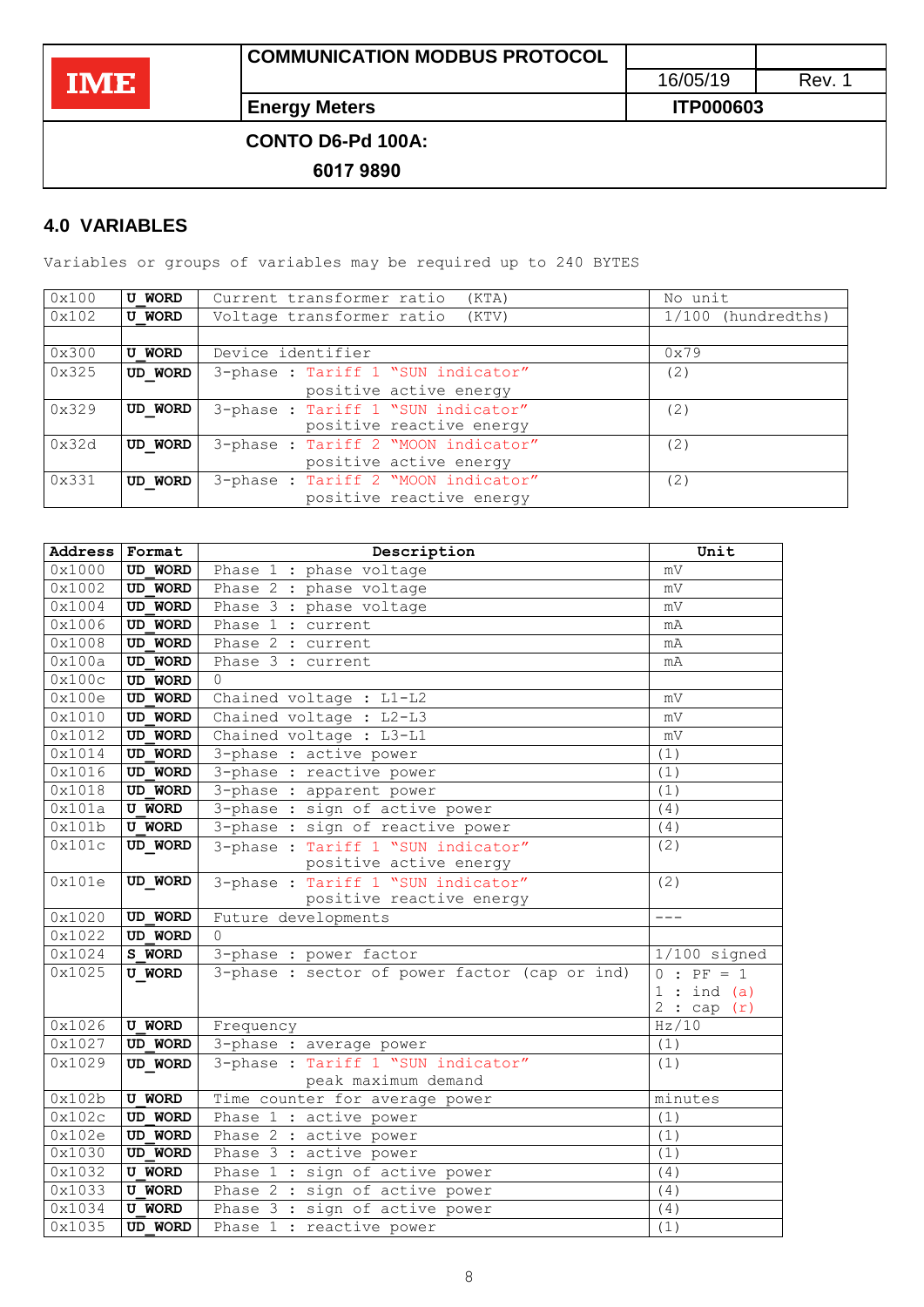# **COMMUNICATION MODBUS PROTOCOL**

16/05/19 Rev. 1

**Energy Meters ITP000603** 

 **CONTO D6-Pd 100A:** 

**6017 9890**

| 0x1037 | <b>UD WORD</b> |                                                                |                           |
|--------|----------------|----------------------------------------------------------------|---------------------------|
| 0x1039 |                | Phase 2 : reactive power                                       | (1)                       |
|        | UD WORD        | Phase 3 : reactive power                                       | (1)                       |
| 0x103b | <b>U WORD</b>  | Phase 1 : sign of reactive power                               | (4)                       |
| 0x103c | <b>U WORD</b>  | Phase 2 : sign of reactive power                               | (4)                       |
| 0x103d | <b>U WORD</b>  | Phase 3 : sign of reactive power                               | (4)                       |
| 0x103e | <b>UD WORD</b> | 3-phase: Tariff 2 "MOON indicator"                             | (2)                       |
|        |                | positive active energy                                         |                           |
| 0x1040 | UD WORD        | 3-phase: Tariff 2 "MOON indicator"<br>positive reactive energy | (2)                       |
| 0x1042 | UD WORD        | 3-phase: Tariff 2 "MOON indicator"                             | (1)                       |
|        |                | peak maximum demand                                            |                           |
| 0x1044 | S WORD         | Phase 1 : power factor                                         | $1/100$ signed            |
| 0x1045 | S WORD         | Phase 2 : power factor                                         | $1/100$ signed            |
| 0x1046 | S WORD         | Phase 3 : power factor                                         | $\overline{1/100}$ signed |
| 0x1047 | <b>U WORD</b>  | Phase 1 : power factor sector                                  | $\overline{0}$ : PF = 1   |
|        |                |                                                                | 1:ind(a)                  |
|        |                |                                                                | 2:cap(r)                  |
| 0x1048 | <b>U WORD</b>  | Phase 2 : power factor sector                                  | $0 : PF = 1$              |
|        |                |                                                                | 1:ind(a)                  |
|        |                |                                                                | 2:cap(r)                  |
| 0x1049 | <b>U WORD</b>  | Phase 3 : power factor sector                                  | $0 : PF = 1$              |
|        |                |                                                                | 1:ind(a)                  |
|        |                |                                                                | 2:cap(r)                  |
| 0x104a | <b>U WORD</b>  | $\Omega$                                                       |                           |
| 0x104b | <b>U WORD</b>  | $\Omega$                                                       |                           |
| 0x104c | <b>U WORD</b>  | $\Omega$                                                       |                           |
| 0x104d | <b>U WORD</b>  | $\Omega$                                                       |                           |
| 0x104e | <b>U WORD</b>  | $\Omega$                                                       |                           |
| 0x104f | <b>U WORD</b>  | $\Omega$                                                       |                           |
| 0x1050 | <b>UD WORD</b> | $\Omega$                                                       |                           |
| 0x1052 | <b>UD WORD</b> | $\Omega$                                                       |                           |
| 0x1054 | <b>UD WORD</b> | $\Omega$                                                       |                           |
| 0x1056 | <b>UD WORD</b> | $\Omega$                                                       |                           |
| 0x1058 |                | $\Omega$                                                       |                           |
|        | <b>UD WORD</b> |                                                                |                           |
| 0x105a | <b>UD WORD</b> | $\Omega$                                                       |                           |
| 0x105c | <b>UD WORD</b> | $\Omega$                                                       |                           |
| 0x105e | UD WORD        | $\Omega$                                                       |                           |
| 0x1060 | <b>UD WORD</b> | $\Omega$                                                       |                           |
| 0x1062 | <b>UD WORD</b> | $\Omega$                                                       |                           |
| 0x1064 | UD WORD        | $\Omega$                                                       |                           |
| 0x1066 | <b>UD WORD</b> | $\Omega$                                                       |                           |
| 0x1068 | UD WORD        | $\Omega$                                                       |                           |
| 0x106a | UD WORD        | $\Omega$                                                       |                           |
| 0x106c | UD WORD        | $\Omega$                                                       |                           |
| 0x106e | <b>U WORD</b>  | Run hour meter                                                 | Hour                      |
| 0x106f | <b>U WORD</b>  | $\Omega$                                                       |                           |
| 0x1070 | <b>UD WORD</b> | $\Omega$                                                       |                           |
| 0x1072 | <b>UD WORD</b> | $\Omega$                                                       |                           |
| 0x1074 | <b>UD WORD</b> | $\Omega$                                                       |                           |
| 0x1076 | UD WORD        | $\Omega$                                                       |                           |
| 0x1078 | <b>UD WORD</b> | $\Omega$                                                       |                           |
| 0x107a | UD WORD        | $\Omega$                                                       |                           |
| 0x107c | UD WORD        | Run hour meter                                                 | minutes                   |
| 0x107e | UD WORD        | 0                                                              |                           |
| 0x1080 | UD WORD        | 3-phase : Total positive active energy                         | (3)                       |
|        |                |                                                                |                           |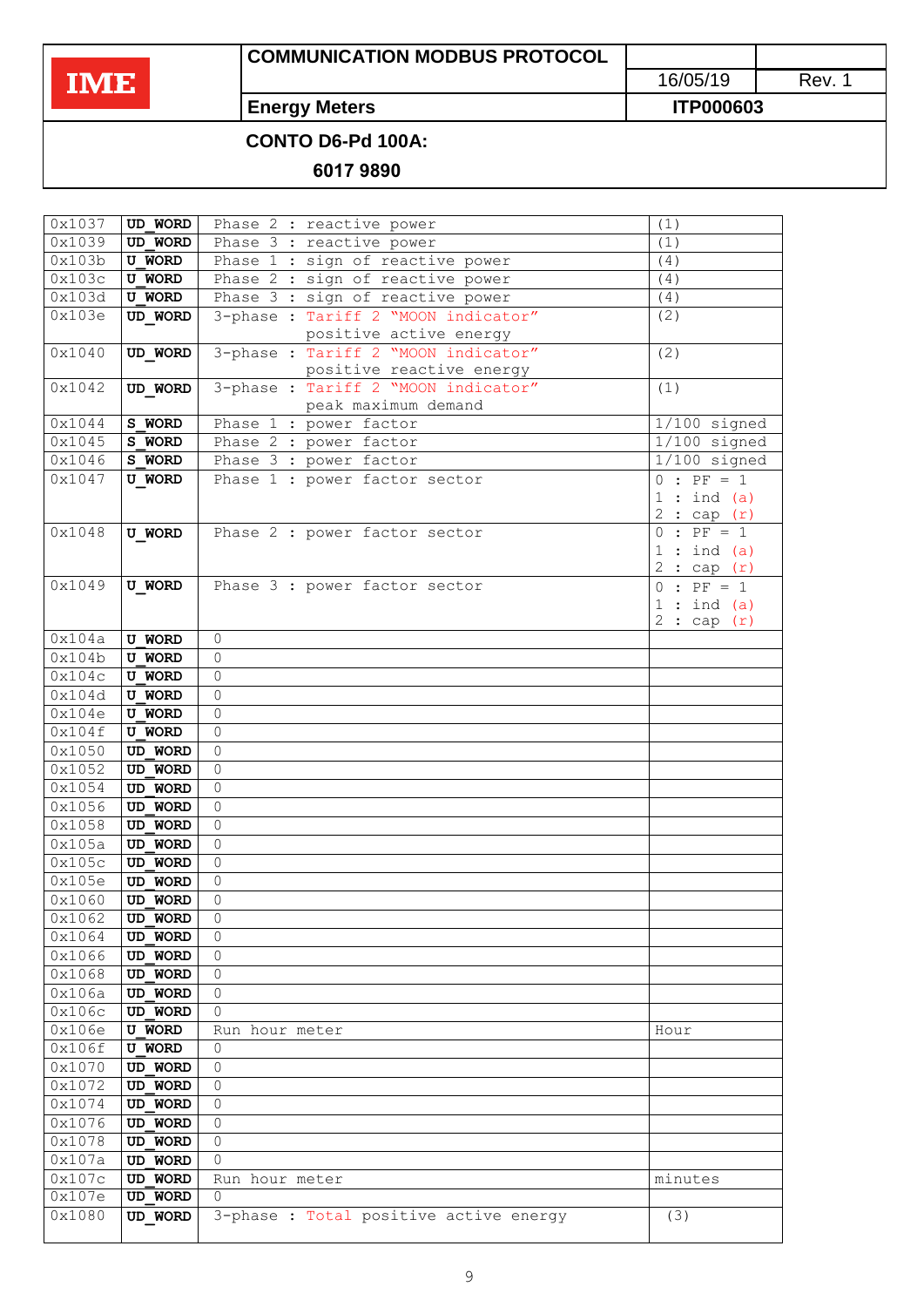# **COMMUNICATION MODBUS PROTOCOL**

16/05/19 Rev. 1

**Energy Meters ITP000603** 

## **CONTO D6-Pd 100A:**

**6017 9890**

| 0x1082 | UD WORD        | 3-phase : Total positive reactive energy                        | (3)                   |
|--------|----------------|-----------------------------------------------------------------|-----------------------|
| 0x1084 | UD WORD        | 3-phase : Tariff 1 "SUN indicator"<br>positive active energy    | (2)                   |
| 0x1086 | UD WORD        | 3-phase : Tariff 1 "SUN indicator"<br>positive reactive energy  | (2)                   |
| 0x1088 | UD WORD        | 3-phase : Tariff 2 "MOON indicator"<br>positive active energy   | (2)                   |
| 0x108a | UD WORD        | 3-phase : Tariff 2 "MOON indicator"<br>positive reactive energy | $\overline{(2)}$      |
| 0x108c | UD WORD        | 3-phase : Tariff 1 "SUN indicator"<br>peak maximum demand       | (1)                   |
| 0x108e | UD WORD        | 3-phase : Tariff 2 "MOON indicator"<br>peak maximum demand      | (1)                   |
| 0x1090 | UD WORD        | 3-phase : Partial positive active energy                        | (2)                   |
| 0x1092 | <b>UD WORD</b> | 3-phase : Partial positive reactive energy                      | (2)                   |
|        |                |                                                                 |                       |
| 0x1200 | <b>U WORD</b>  | Current transformer ratio<br>(KTA)                              | No unit               |
| 0x1201 | <b>U WORD</b>  | Voltage transformer ratio<br>(KTV)                              | 1/100<br>(hundredths) |
| 0x1202 | <b>UD WORD</b> | Future developments                                             |                       |
| 0x1204 | <b>U WORD</b>  | Device identifier                                               | 0x79                  |
| 0x1205 | <b>U WORD</b>  | Future developments                                             | $---$                 |
| 0x1206 | <b>U WORD</b>  | $\Omega$                                                        |                       |
|        |                |                                                                 |                       |
|        |                |                                                                 |                       |
|        |                |                                                                 |                       |
| 0x1540 | <b>U WORD</b>  | Tariff 1 positive active energy wrap round                      | (5)                   |
| 0x1541 | <b>U WORD</b>  | Tariff 2 positive active<br>energy wrap round                   | $\overline{(5)}$      |
| 0x1542 | <b>U WORD</b>  | Tariff 1 positive reactive energy wrap around                   | (5)                   |
| 0x1543 | <b>U WORD</b>  | Tariff 2 positive reactive energy wrap around                   | (5)                   |
|        |                |                                                                 |                       |
| 0x1628 | <b>U WORD</b>  | Input state:<br>$0 = NULL$                                      | 0: NULL               |
|        |                | $1 = Tariff 1$ "SUN indicator"                                  | 1: Tariff 1           |
|        |                | 2 = Tariff 2 "MOON indicator"                                   | $2:$ Tariff 2         |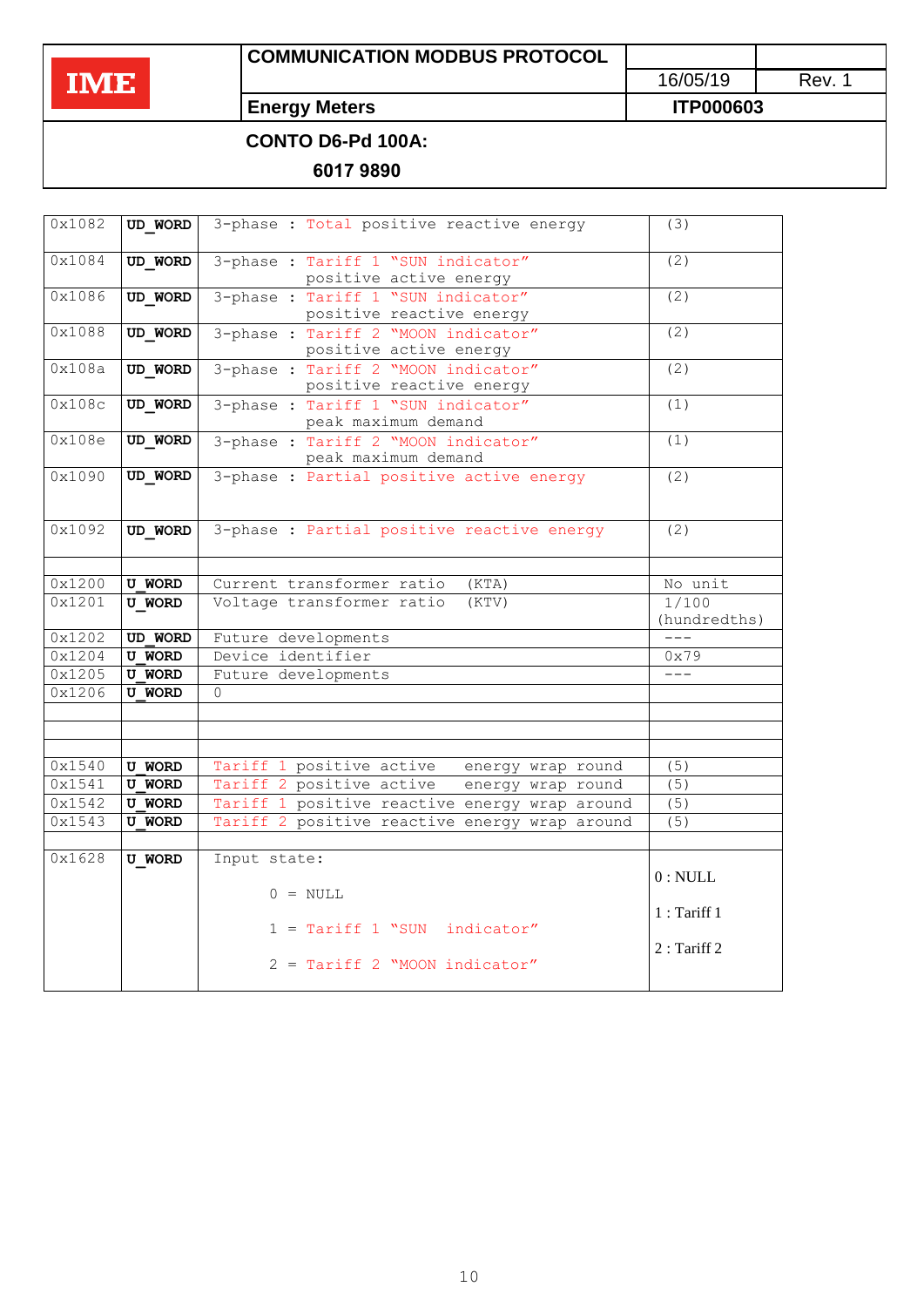|     | <b>COMMUNICATION MODBUS PROTOCOL</b> |                  |        |
|-----|--------------------------------------|------------------|--------|
| IME |                                      | 16/05/19         | Rev. 1 |
|     | <b>Energy Meters</b>                 | <b>ITP000603</b> |        |
|     | <b>CONTO D6-Pd 100A:</b>             |                  |        |
|     | 60179890                             |                  |        |

(1) ---------------------------------------------------------------------------------

W, var, VA / 100

(2) ---------------------------------------------------------------------------------

|                   | unit<br>Measurement | Display<br>Format | Protocol<br>Format |
|-------------------|---------------------|-------------------|--------------------|
| Direct Connection | Wh(varh) $\star$    | XXXXXX.VV<br>k.   | Xxxxxxvv           |
|                   |                     |                   |                    |

(3) ---------------------------------------------------------------------------------

|                   | unit<br>Measurement | Display<br>Format | Protocol<br>Format |
|-------------------|---------------------|-------------------|--------------------|
| Direct Connection | kWh(varh)<br>. * "  | <b>XXXXXXXX</b>   | Xxxxxxxx           |
|                   |                     |                   |                    |

(4) ---------------------------------------------------------------------------------

0 : positive

1 : negative

(5) ---------------------------------------------------------------------------------

wrap around means : when the main register of the energy value increases over 100 000 000 , the register is then reset to 0 and the wrap around value is incremented by 1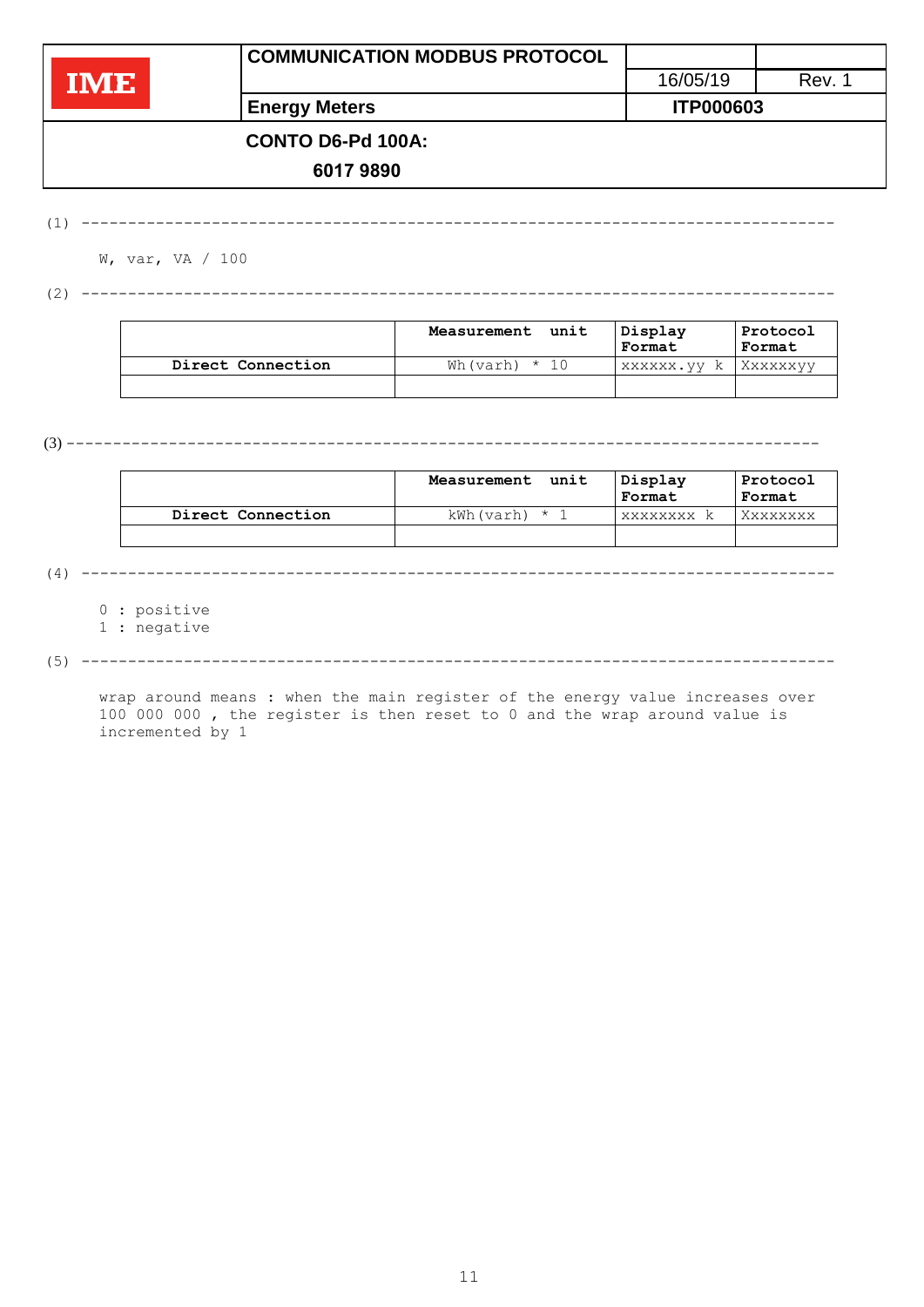|            | <b>COMMUNICATION MODBUS PROTOCOL</b> |                  |        |
|------------|--------------------------------------|------------------|--------|
| <b>IME</b> |                                      | 16/05/19         | Rev. 1 |
|            | <b>Energy Meters</b>                 | <b>ITP000603</b> |        |
|            | <b>CONTO D6-Pd 100A:</b>             |                  |        |
|            | 60179890                             |                  |        |

### <span id="page-11-0"></span>**5.0 SETUP PARAMETERS**

**CE6D** parameters may be red and written accordingly to the procedure described in the following. The variable table to read and write the parameters are located at the same address. It is allowed to write the setup parameters addressed at 0x2000 only by a single telegram for each group.

### **Standard Setup parameters read**

#### **Length : 20 BYTES**

|        | <b>U WORD</b>   | Energy mode accumulation                | $0:$ not used        |
|--------|-----------------|-----------------------------------------|----------------------|
| 0x2000 |                 |                                         | 1 : not used         |
|        |                 |                                         | 2 : not used         |
| 0x2001 | <b>U WORD</b>   | Power Averaging time                    | 0:5min               |
|        |                 |                                         | 1:8min               |
|        |                 |                                         | 2:10min              |
|        |                 |                                         | 3:15min              |
|        |                 |                                         | 4:20min              |
|        |                 |                                         | 5:30min              |
|        |                 |                                         | 6:60min              |
| 0x2002 | <b>U WORD</b>   | Pulse on                                | 0:Act Energy         |
|        |                 |                                         | 1: Rea Energy        |
| 0x2003 | <b>U WORD</b>   | Pulse weight                            | (kWh/kvarh)          |
|        |                 |                                         | 0: 0.001             |
|        |                 |                                         | 1: 0.010<br>2: 0.100 |
|        |                 |                                         | 3:1.000              |
|        |                 |                                         | 4:10.00              |
|        |                 |                                         | 5:100.0              |
| 0x2004 | <b>U WORD</b>   | Pulse duration                          | $0:50$ msec          |
|        |                 |                                         | 1: 100msec           |
|        |                 |                                         | $2:200$ msec         |
|        |                 |                                         | 3: 300msec           |
|        |                 |                                         | 4: 400msec           |
|        |                 |                                         | 5: 500msec           |
| 0x2005 | <b>U WORD</b>   | Percentage of rated 3phase active power | 405000 means         |
|        |                 | run hour meter                          | $(0.4\$ 50.00%)      |
|        | $0x2006$ U WORD | Device address                          | 1. .255              |
| 0x2007 | <b>U WORD</b>   | Baud rate                               | 0:4800               |
|        |                 |                                         | 1:9600               |
|        |                 |                                         | 2:19200              |
|        | $0x2008$ U WORD | Parity                                  | $0:$ none            |
|        |                 |                                         | $1:$ odd             |
|        |                 |                                         | 2:even               |
| 0x2009 | <b>U WORD</b>   | Time between characters                 | 3. .99 <sub>mS</sub> |
|        |                 |                                         |                      |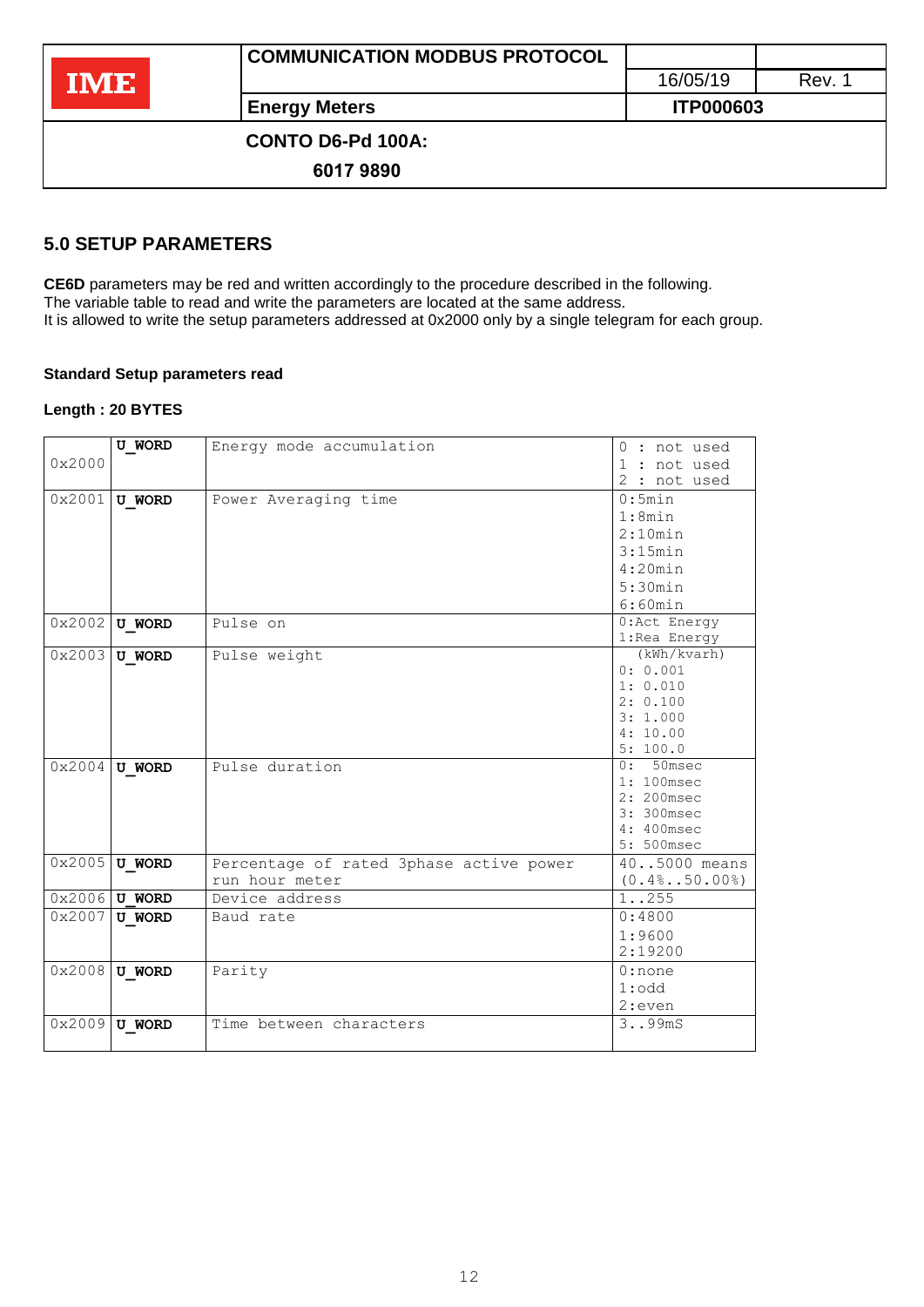# **CONTO D6-Pd 100A:**

**6017 9890**

## **Procedure to write**

Every write operation must be preceded by a "Master Unlock Key" command.

Address 0x2700 : write word with value = 0x5AA5 (Master Unlock Key)

## Reset of NEMO parameters

Any writing operation of any parameter will have effect **only** in the volatile memory (RAM). After any writing operation of parameters described in the following of the document, if necessary to go back to the default

it is mandatory to send the following commands :

Address 0x2700 : write WORD with value = 0x 5AA5 ( Master Unlock Key ) Address 0x2800 : write WORD with value = 0x YYYY ( any value )

This command will reset the NEMO and in this way all changes will be lost so returning to the previous conditions.

### EEPROM savings

If it is necessary to save the new parameters in EEPROM it is mandatory to send these following messages :

Address 0x2700 : write WORD with value = 0x 5AA5 ( Master Unlock Key ) Address 0x2600 : write WORD with value = 0x YYYY ( any value )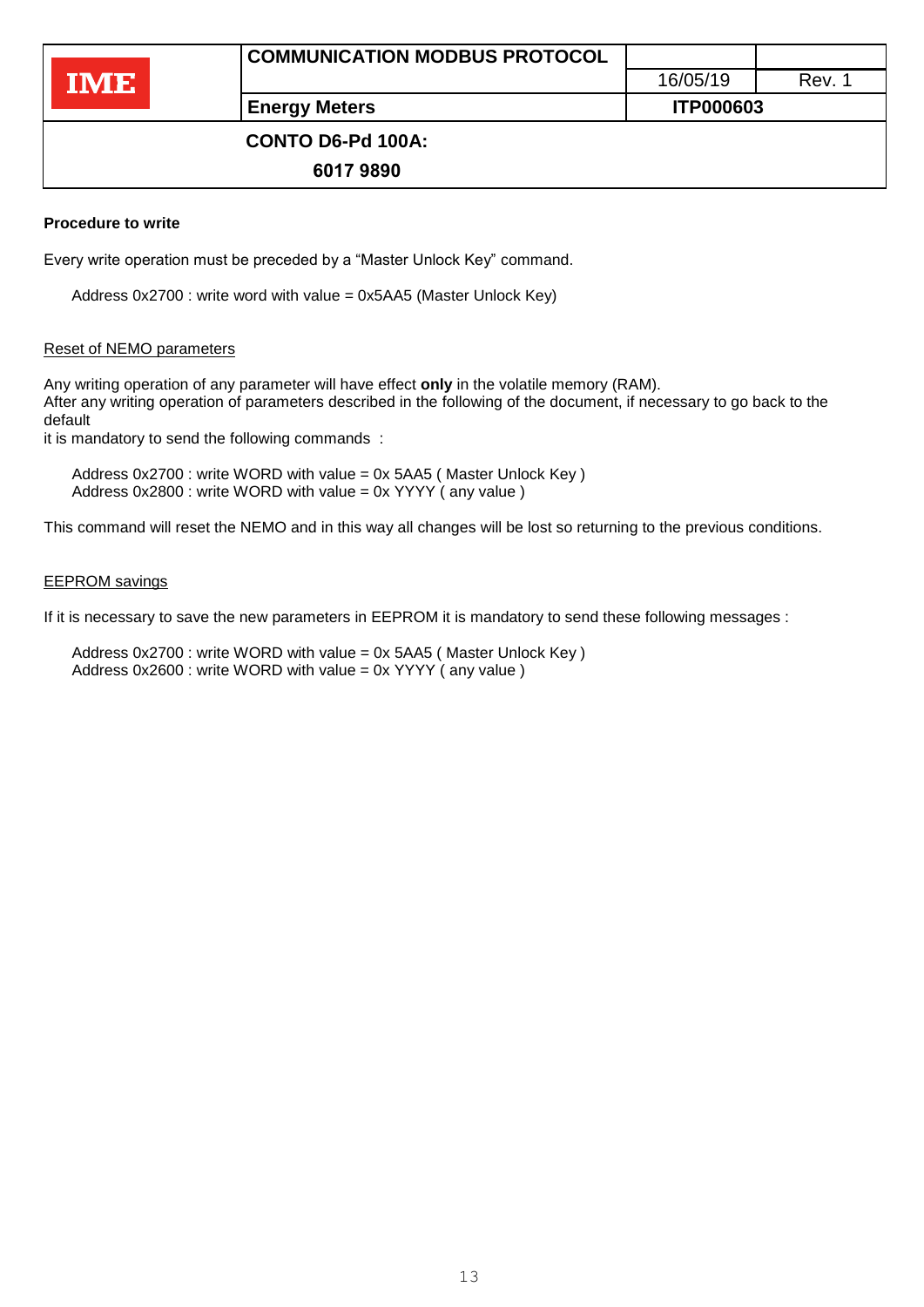## **CONTO D6-Pd 100A:**

**6017 9890**

## **Write address table**

| Address | Format        | Description                                            | Value |
|---------|---------------|--------------------------------------------------------|-------|
| 0xC8    | <b>U WORD</b> | Reset partial positive active energy                   | (10)  |
|         |               | Reset partial positive reactive energy                 |       |
|         |               | Reset Hour Meter                                       |       |
|         |               | Reset Peak Maximum Demand Tariff 1 "SUN indicator"     |       |
|         |               | Reset Peak Maximum Demand Tariff 2 "MOON indicator"    |       |
| 0x2000  | 6 U WORD      | Standard setup parameters                              | (14)  |
| 0x2600  | <b>U WORD</b> | Saving in EEPROM parameters changed by Remote commands | (11)  |
| 0x2700  | <b>U WORD</b> | Enable Remote Writing Operation                        | (12)  |
| 0x2800  | <b>U WORD</b> | Load previous setup parameters stored in EEPROM        | (13)  |
|         |               |                                                        |       |

(10) To reset desired measurements write the following word (in binary) :

0|0|0|0|0|0|0|0|0|0|0|b5|b4|b3|b2|b1|b0

 $b0 = 1 \Rightarrow$  reset partial positive active energy

 $b1 = 1$  => reset partial positive reactive energy

- $b2 = 1$  => not used
- $b3 = 1$  => Reset Hour Meter
- b4 = 1 => Reset Peak Maximum Demand Tariff 1 "SUN indicator"
- b5 = 1 => Reset Peak Maximum Demand Tariff 2 "MOON indicator"

 $b6$  ..  $b15$  = not used

- (11) Write any value to save the new parameters changed by Remote commands
- (12) To do any remote programming write operation, it's mandatory to write a safety  $key = 0x5AA5$ .
- (13) Write any value to abort any remote programming write operation and reload the previous values.